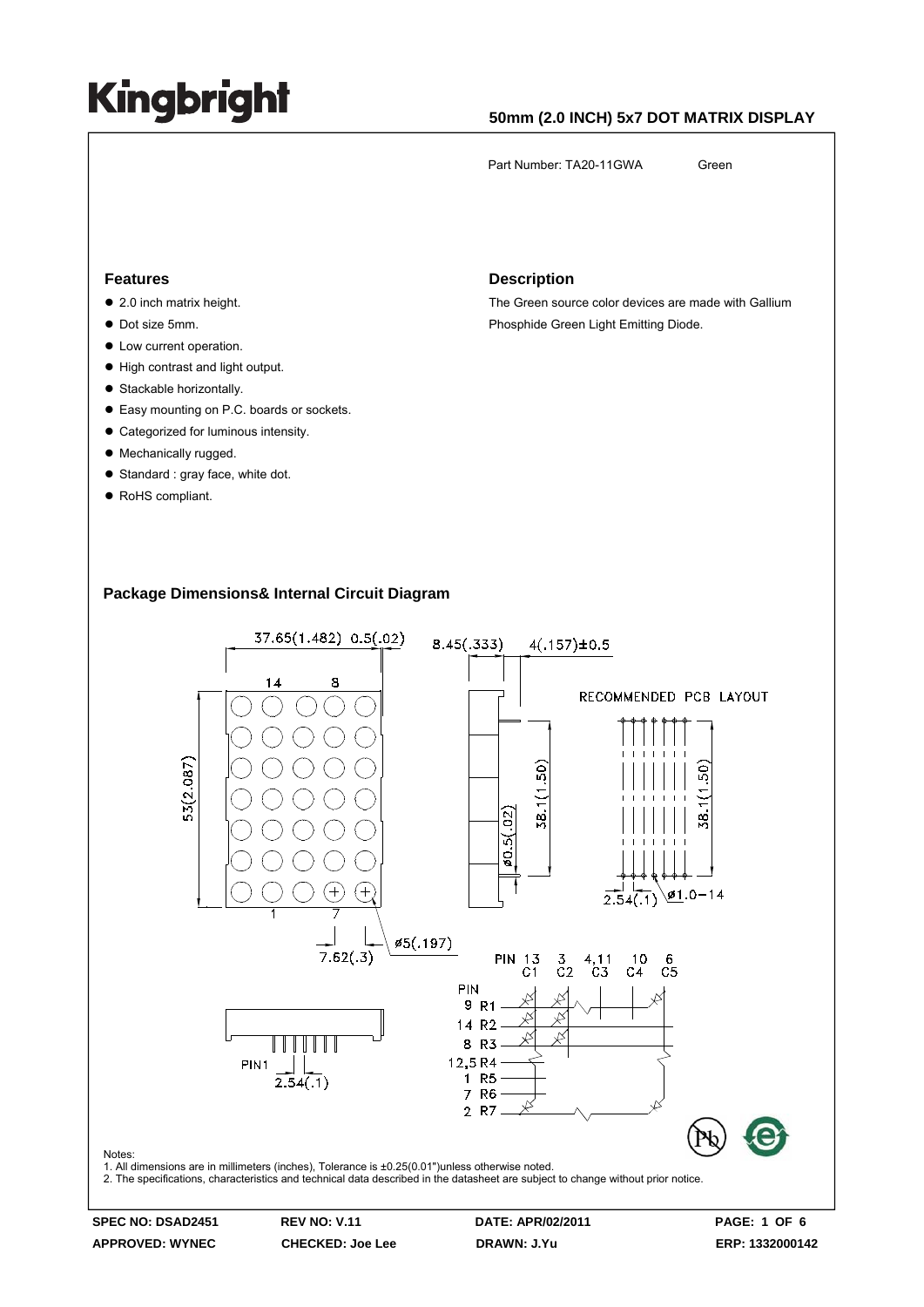| <b>Selection Guide</b> |             |                |                        |       |                    |  |  |  |  |  |
|------------------------|-------------|----------------|------------------------|-------|--------------------|--|--|--|--|--|
| Part No.               | <b>Dice</b> | Lens Type      | Iv (ucd) [1]<br>@ 10mA |       | <b>Description</b> |  |  |  |  |  |
|                        |             |                | Min.                   | Typ.  |                    |  |  |  |  |  |
| <b>TA20-11GWA</b>      | Green (GaP) | White Diffused | 5600                   | 15000 | Column Anode       |  |  |  |  |  |

Note:

1. Luminous intensity/ luminous Flux: +/-15%.

**Electrical / Optical Characteristics at TA=25°C**

| Symbol              | <b>Parameter</b>         | <b>Device</b> | Typ. | Max. | <b>Units</b> | <b>Test Conditions</b> |
|---------------------|--------------------------|---------------|------|------|--------------|------------------------|
| λpeak               | Peak Wavelength          | Green         | 565  |      | nm           | $IF=20mA$              |
| <b>AD</b> [1]       | Dominant Wavelength      | Green         | 568  |      | nm           | $IF=20mA$              |
| $\Delta\lambda$ 1/2 | Spectral Line Half-width | Green         | 30   |      | nm           | $IF=20mA$              |
| С                   | Capacitance              | Green         | 15   |      | pF           | $V_F = 0V$ ; f = 1MHz  |
| VF [2]              | <b>Forward Voltage</b>   | Green         | 2.2  | 2.5  | v            | $IF=20mA$              |
| lR.                 | <b>Reverse Current</b>   | Green         |      | 10   | uA           | $VR=5V$                |

Notes:

1.Wavelength: +/-1nm.

2. Forward Voltage: +/-0.1V.

### **Absolute Maximum Ratings at TA=25°C**

| <b>Parameter</b>                                                        | Green | <b>Units</b> |
|-------------------------------------------------------------------------|-------|--------------|
| Power dissipation                                                       | 62.5  | mW           |
| DC Forward Current                                                      | 25    | mA           |
| Peak Forward Current [1]                                                | 140   | mA           |
| Reverse Voltage                                                         | 5     | v            |
| -40 $^{\circ}$ C To +85 $^{\circ}$ C<br>Operating / Storage Temperature |       |              |
| Lead Solder Temperature[2]<br>260°C For 3-5 Seconds                     |       |              |

Notes:

1. 1/10 Duty Cycle, 0.1ms Pulse Width.

2. 2mm below package base.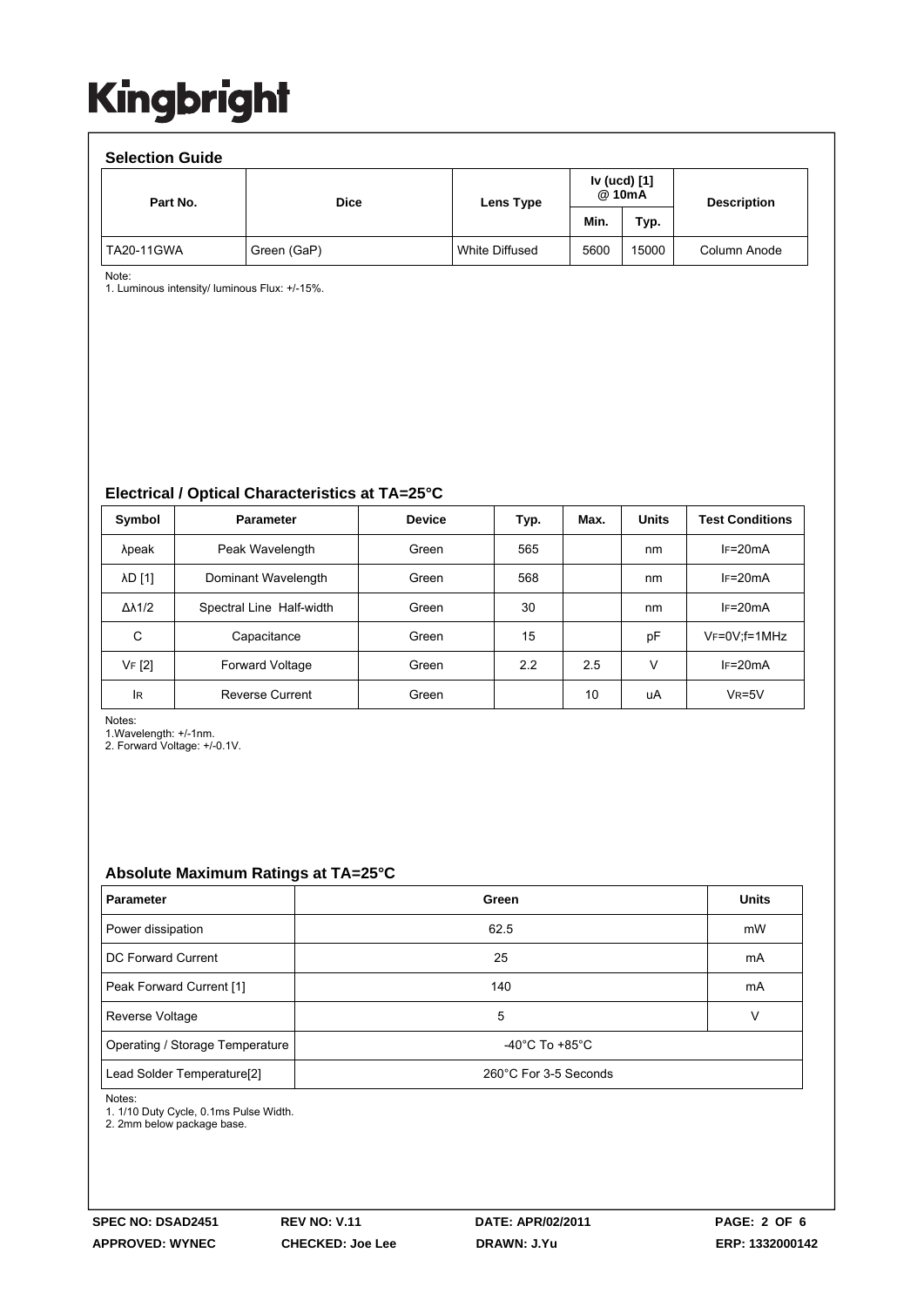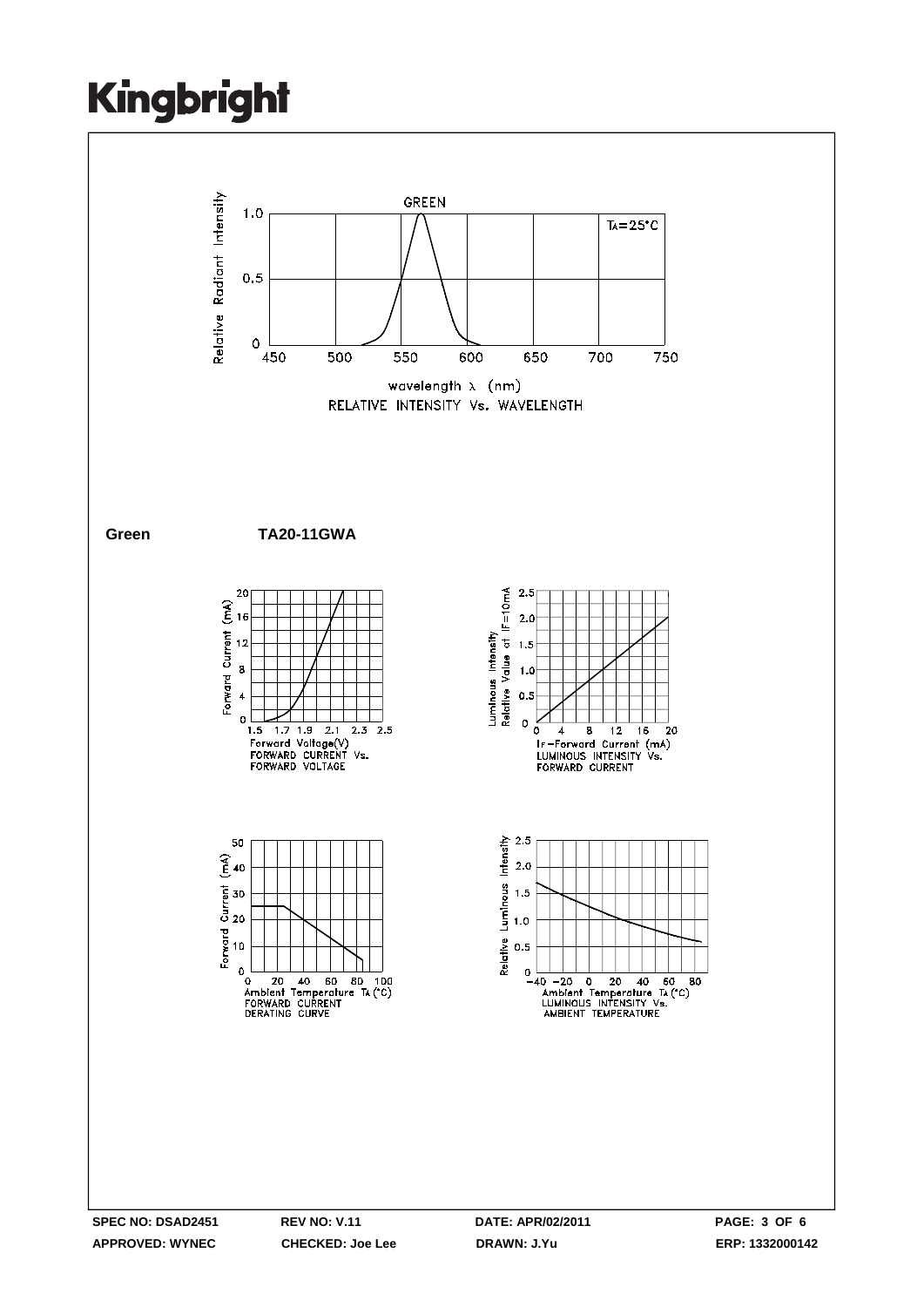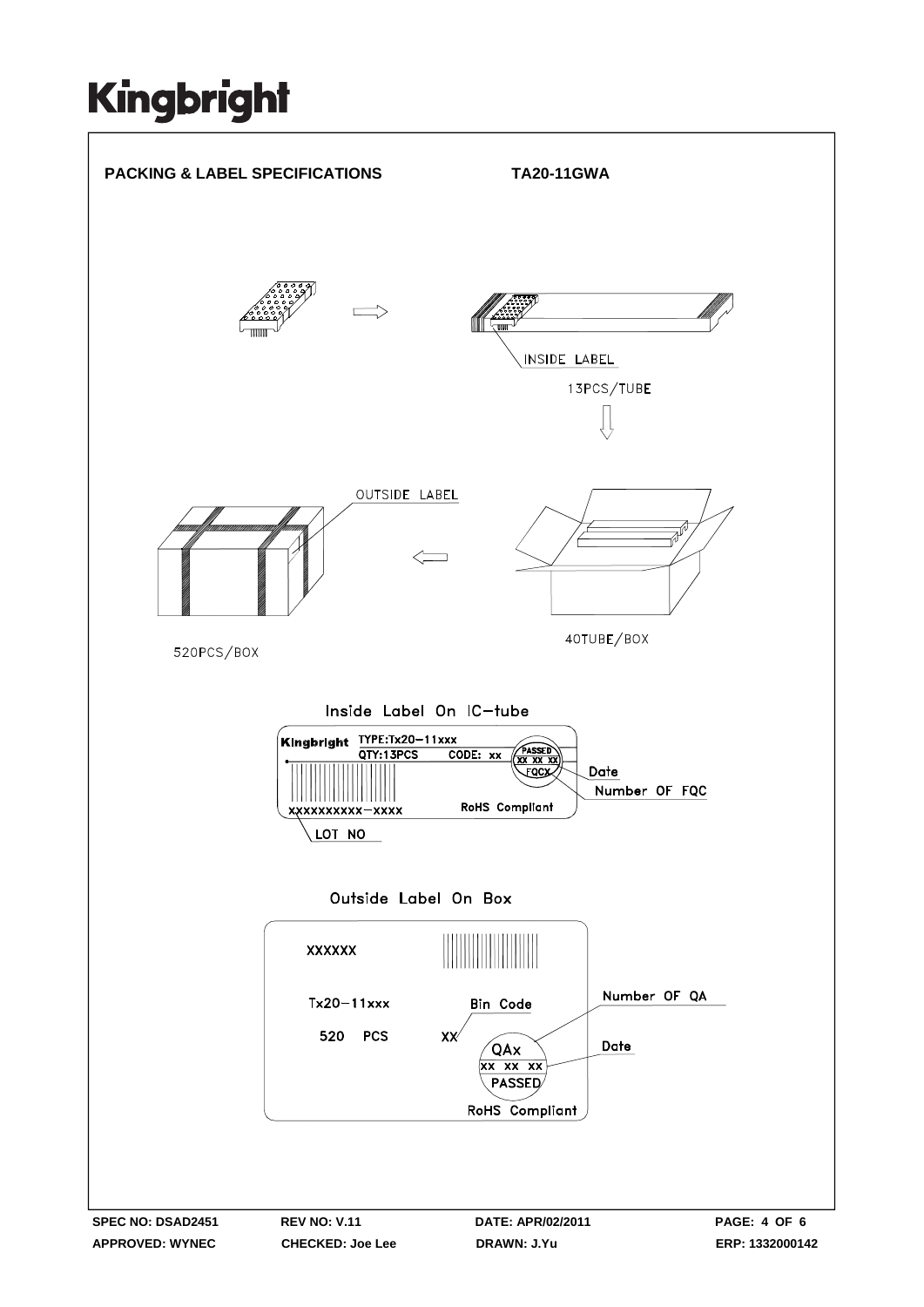